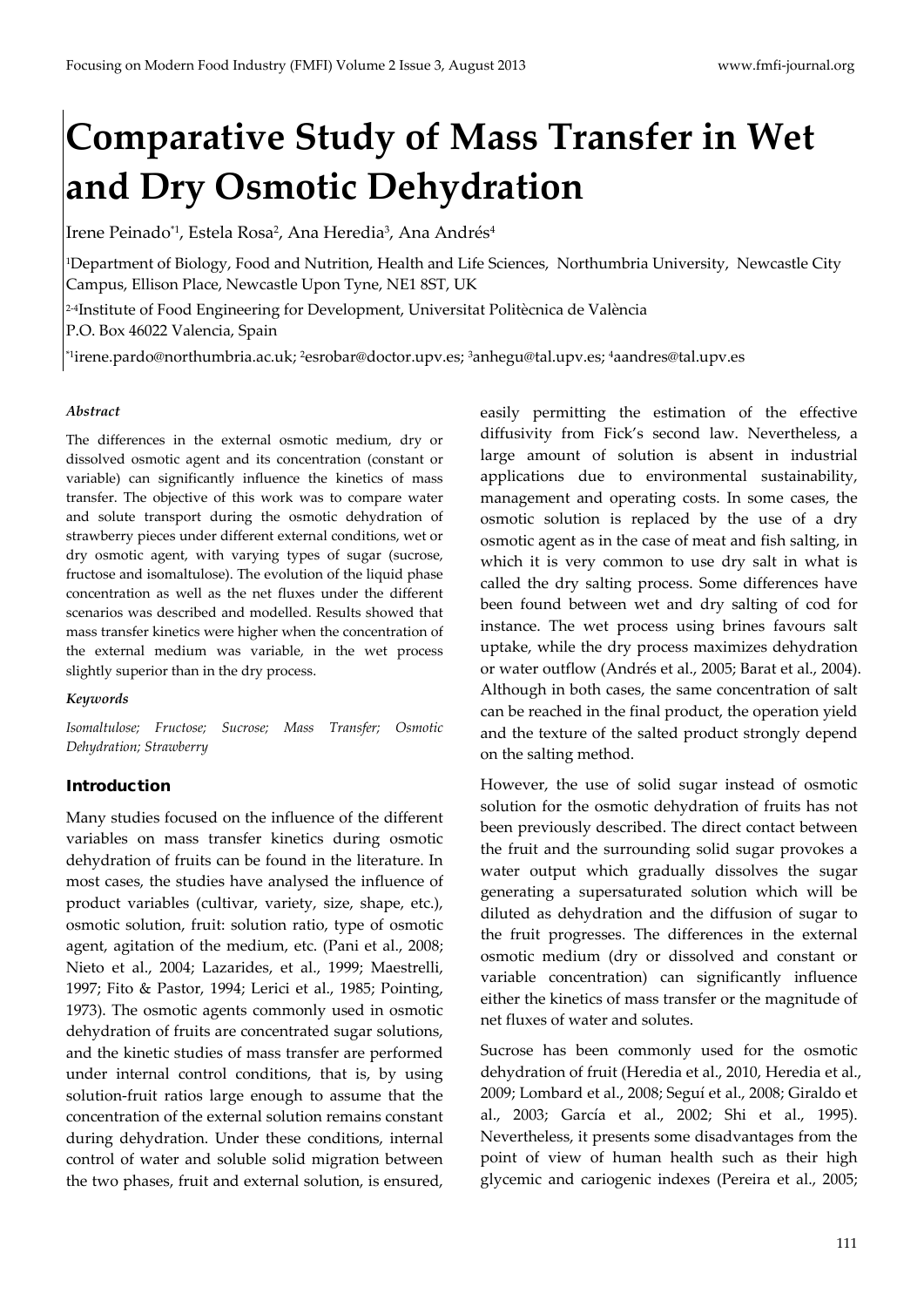Zengo & Mandel, 1972; Weidenhagen & Lorenz 1957). Hence, sucrose replacement by fructose and isomaltulose for instance, increasingly becomes interesting in the acquisition of new healthier products by means of osmotic dehydration.

On the one hand, fructose has a lower glycemic index but higher sweetener index than sucrose and glucose (Martínez&García, 2001). Moreover, it is important to point out that isomaltulose, a sugar obtained from sucrose by means of a transglucosilation reaction (Schiweck et al., 1990), characterized with one of the lowest glycemic and cariogenic indexes among sugars is especially suitable for diabetic patients, children and sports people (Jeffery et al., 2006; Pereira et al., 2005; Pawlak et al., 2004; Lina, Jonker & Kozianowski et al., 2002; Matsuyama et al., 1997). Nevertheless, isomaltulose presents some technical handicaps such as 30% lower solubility and half the sweetness of sucrose (Schiweck et al., 1990; Kaga & Mizutani, 1985).

Hence, partial or total replacement of sucrose by fructose and/or isomaltulose as the osmotic agent in solution or solid state could provide the industry with new possibilities to develop healthier products by means of osmotic dehydration.

The aim of this study was to compare water and solute transport during the osmotic dehydration of strawberry pieces under different external conditions, wet and dry osmotic agent, with different types of sugar (sucrose, fructose and isomaltulose), in all cases reaching the same equilibrium concentration.

# Material and Methods

# *Raw Material*

Strawberries (*Fragariavesca*) acquired in a local supermarket were sorted to eliminate damage fruits and homogenise the sample for colour, shape and ripening stage. Samples were immersed in chlorinated water to eliminate possible field residues, and were cut in quarters.

# *Methodology*

Samples were equilibrated using three different processes*:* (1) Wet Osmotic Dehydration with Variable concentration of the medium (WOD-V): the osmotic medium used was a 60 Brix sugar solution (sucrose or fructose). (2) Wet Osmotic Dehydration with Constant concentration of the medium (WOD-C): the osmotic medium used was a 30 Brix sugar solution (sucrose,

fructose or isomaltulose). (3) Dry Osmotic Dehydration with Variable concentration of the medium (DOD-V): the osmotic medium used was solid sugar (sucrose, fructose or isomaltulose).

All the experiments were carried out at 25 ºC. In the three processes, the fruit: solution ratio was estimated from the mass balance (equation 1) to assure a concentration of the fruit liquid phase of 30 Brix at equilibrium.

$$
z_{eq} = \frac{m_0^s \cdot x_0^{ss} + m_0^{OS} \cdot y_0^{ss}}{m_0^s \cdot (x_0^{ss} + x_0^w) + m_0^{OS}} \tag{1}
$$

Where, zeq: Concentration of the soluble solutes of the liquid phase at the equilibrium stage (g soluble solids/g liquid phase);  $m<sub>0</sub>$ : Mass of strawberry at the beginning of the dehydration process (g strawberry); m0OS: Mass of the osmotic solution or solid sugar at the beginning of the dehydration process (g osmotic solution or  $g$  solid sugar);  $x_0$ <sup>ss</sup>: Soluble solute concentration of the strawberry at the beginning of the dehydration process (g soluble solids/g strawberry); x0w: Water concentration of the strawberry at the beginning of the dehydration process (g water  $/g$ strawberry); y<sub>0</sub>ss: Soluble solute concentration of the osmotic solution or solid sugar at the beginning of the dehydration process (g soluble solids/g osmotic solution or solid sugar).

Strawberry quarters were placed in a plastic basket divided into compartments and immersed in a plastic vessel containing the osmotic solution or the solid sugar. At different predetermined times (0, 30, 60, 90, 120, 150, 180, 240, 300, 420, 540, 900, 1440 1740 and 2880 min), samples (quarters of strawberry) were removed from the osmotic solution, gently dried with absorbent paper and divided into three lots to perform the analytical determinations. Samples used for the control of mass variation were identified.

# *Physicochemic Alanalyses*

All the physicochemical analyses were carried out in triplicate on fresh fruit, and at different times during the osmotic treatment.

For mass control as well as other physicochemical determinations, analytical balances with 0.0001 g precision were used. Moisture content was determined gravimetrically by drying to constant weight in a vacuum oven at 60ºC (method 20.103 AOAC, 1980). The content of soluble solids (Brix) was measured in previously homogenized samples with a refractometer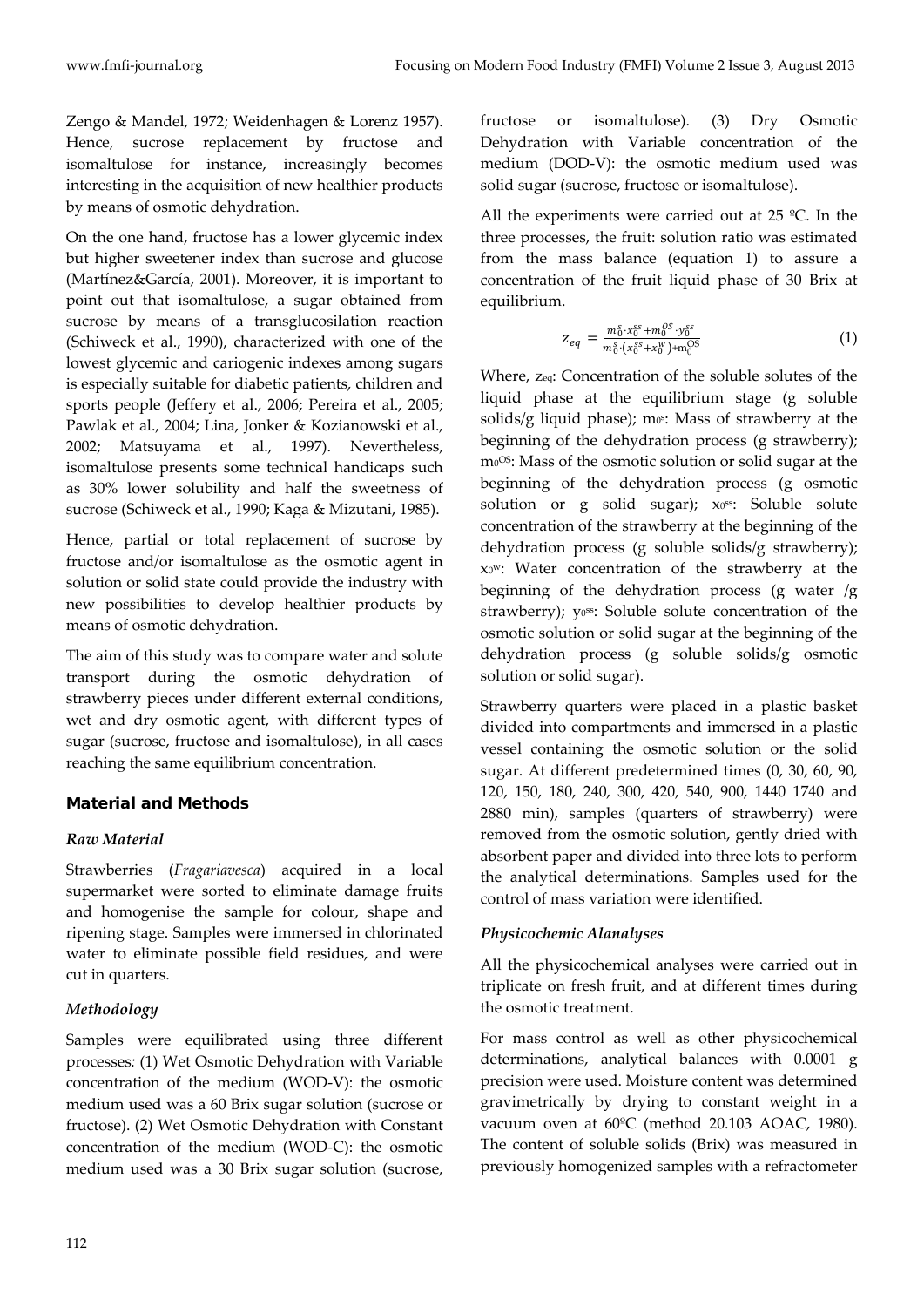at 20ºC (ATAGO 3 T). For dehydrated samples, dilution was necessary at a ratio of 4 g water for each gram of sample for Brix measurements. Moisture and soluble solid content were expressed as mass fraction of water  $(x^w)$  and soluble solids  $(x^{ss})$ , respectively.

## Results and Discussion

## *Evolution of the Liquid Phase Concentration*

Figure 1 shows the theoretical typical evolution of the soluble solid concentration in the osmotic medium (yss) and in the liquid phase of the fruit  $(z^{ss})$  under the different conditions described in the materials and methods section.

In the first case, WOD-V (Fig.1a), the liquid phase of the fruit becomes more concentrated due to the water out-flow by osmosis and to the diffusion of the solutes from the medium to the fruit as a consequence of the existing concentration gradient, while the external solution becomes more diluted as a consequence of the mentioned fluxes. The fruit: solution system reaches the equilibrium concentration when the concentration of the solution  $(y^{ss})$  equals the concentration of the liquid phase of the fruit  $(z^{ss})$ (Pointing, 1973), in this case 30 Brix since the fruit: solution ratio has been estimated to reach this target concentration.

When the volume of the external solution is large enough to assure that the concentration of the osmotic medium remains constant (WOD-C), the net fluxes of water and solutes only affect the concentration of the fruit liquid phase (Fig.1b). However, when the external medium is initially a solid sugar (DOD-V), the water from the fruit generates an external solution whose concentration changes in two stages (Fig.1c): (1) the oversaturation stage from the beginning until the sugar is completely dissolved and, (2) the variable concentration stage.

Figure 2 shows the results obtained in the equilibrium experiments using strawberry quarters under each of the situations previously described (Fig, 1). The results point out that the solubility of the different sugars (sucrose, fructose and isomaltulose) determines the duration of the oversaturation stage of the medium during dry osmotic dehydration processes. The duration of this step was 54, 55 and 120 minutes for sucrose, fructose and isomaltulose respectively. These times have been estimated from water loss data (taking into account the solubility of the different sugars) since the time required to extract the necessary amount of water to dissolve the total amount of sugar is equivalent to the processing time, during which the fruit is in contact with an oversaturated solution.



WITHCONSTANTCONCENTRATION OF THE MEDIUM (WOD-C), WET OSMOTIC DEHYDRATION WITH VARIABLE CONCENTRATION OF THE MEDIUM (WOD-V) AND DRY OSMOTIC DEHYDRATION WITH VARIABLE CONCENTRATION OF THE MEDIUM (DOD-V).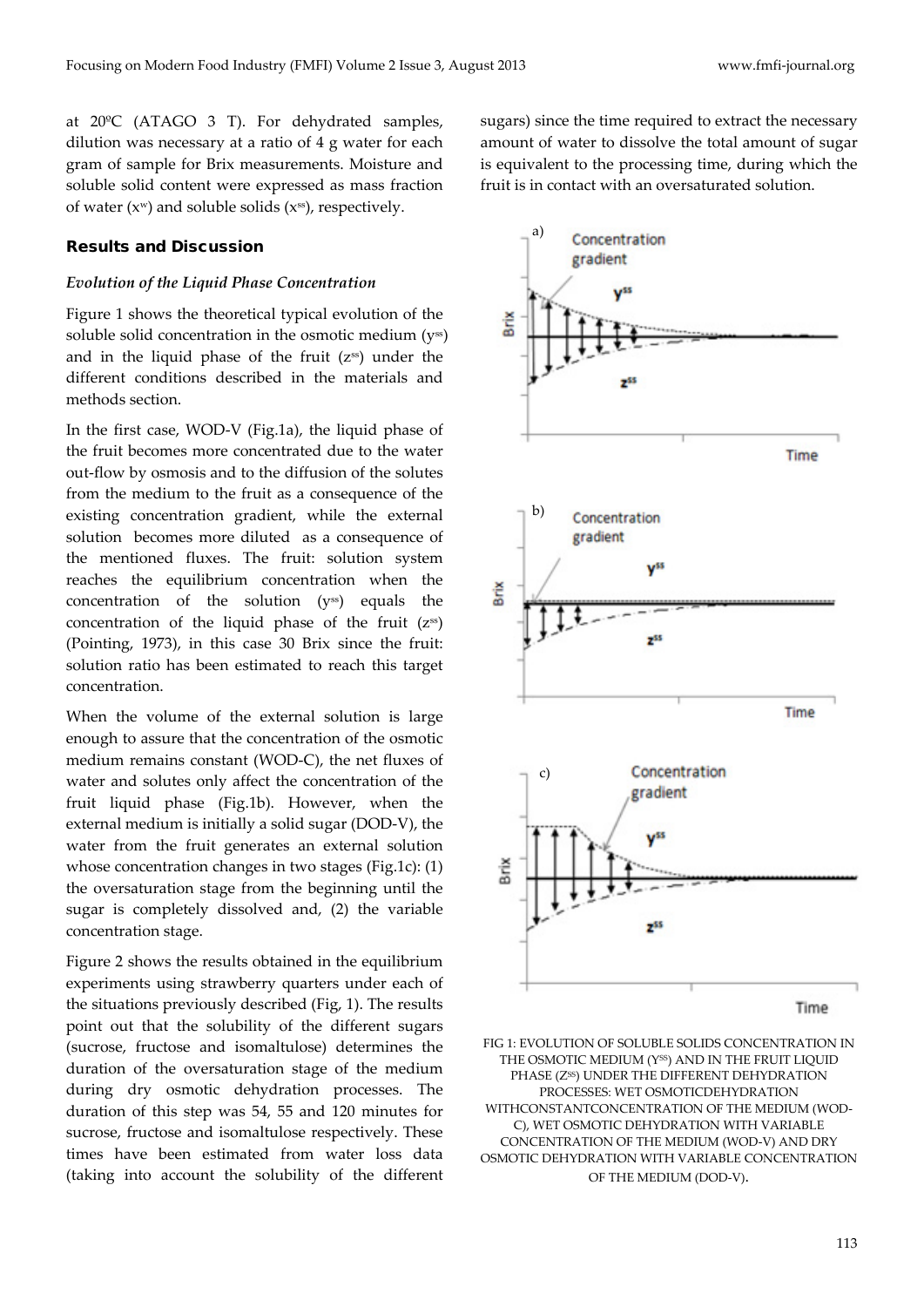

#### FIG. 2.EVOLUTION OF THE SOLUBLE SOLIDS CONCENTRATION IN THE MEDIUM (YSS) AND IN THE STRAWBERRY SAMPLES LIQUID PHASE (ZSS) DURING THE DIFFERENT OSMOTICDEHYDRATION PROCESSES:WET OSMOTIC DEHYDRATION WITH CONSTANT CONCENTRATION OF THE MEDIUM (WOD-C), WET OSMOTIC DEHYDRATION WITH VARIABLE CONCENTRATION OF THE MEDIUM (WOD-V) AND DRY OSMOTIC DEHYDRATION WITH VARIABLE CONCENTRATION OF THE MEDIUM (DOD-V), FOR THE THREE SUGARS (S: SUCROSE; F: FRUCTOSE; I: ISOMALTULOSE).

On the other hand, it is observed that either the type of sugar or the type of process (wet or dry method) or the concentration of the medium influences the concentration rate of the liquid phase. For this reason,

the evolution of the concentration of the fruit liquid phase under each of the studied conditions has been modelled using equation 2:

$$
\frac{z_t^{ss} - z_0^{ss}}{z_{ss}^{ss} - z_0^{ss}} = k_z \cdot t^{0.5}
$$
 (2)

Where,  $z$ <sup>*es*</sup>: Concentration of the soluble solutes in the liquid phase at each treatment time (g soluble solids/g liquid phase);  $z<sub>0</sub>$ <sup>ss</sup>: Initial concentration of the soluble solutes in the liquid phase (g soluble solids/g liquid phase); z<sub>∞</sub>ss: Equilibrium concentration of the soluble solutes in the liquid phase (g soluble solids/g liquid phase); kz: Kinetic parameter (min<sup>0.5</sup>); t: Treatment time (min).

Table 1 illustrates the values of the kinetic parameter as well as the equilibrium time estimated using equation 2. The concentrating rate of the liquid phase is higher when the concentration of the external medium is variable, the wet process slightly superior to the dry process. As referred to the type of solute, it can be said that the smaller the molecular size and the higher the solubility are, the greater the depressing capacity of water activity is, which results in faster concentration kinetics in the liquid phase.

TABLE 1. KINETIC PARAMETER (Kz) FROM THE LIQUID PHASE CONCENTRATION MODEL AND THE ESTIMATED EQUILIBRIUM TIME (T (MIN)).

| Sugar      |                |                | S     | F     | I     |  |
|------------|----------------|----------------|-------|-------|-------|--|
|            |                | $\mathbf{k}$   | 0.016 | 0.024 | 0.018 |  |
| <b>WET</b> | $\mathbb{C}^1$ | t              | 3810  | 1736  | 3156  |  |
|            |                | R <sup>2</sup> | 0.98  | 0.99  | 0.97  |  |
|            | $\mathbf{V}^2$ | $\mathbf{k}$   | 0.025 | 0.032 |       |  |
|            |                | t              | 1626  | 965   |       |  |
|            |                | R <sup>2</sup> | 0.96  | 0.96  |       |  |
| <b>DRY</b> | $\mathbb{C}^1$ | $\mathbf{k}$   | 0.023 | 0.027 | 0.020 |  |
|            |                | t              | 1842  | 1324  | 2268  |  |
|            |                | $R^2$          | 0.98  | 0.98  | 0.92  |  |

<sup>1</sup> C: Constant; <sup>2</sup> V: Variable

#### *Net Fluxes of Mass, Water and Solutes*

The evolution of the previously described liquid phase concentration provides interesting information from a thermodynamic point of view but insufficient when evaluation of other aspects related to mass transfer is required (Fito & Chiralt, 1997). Therefore, the analysis of the net fluxes of mass, water and solutes can be used to improve this comparative study, since the same liquid phase concentration can be achieved with different combinations of water loss and solute gain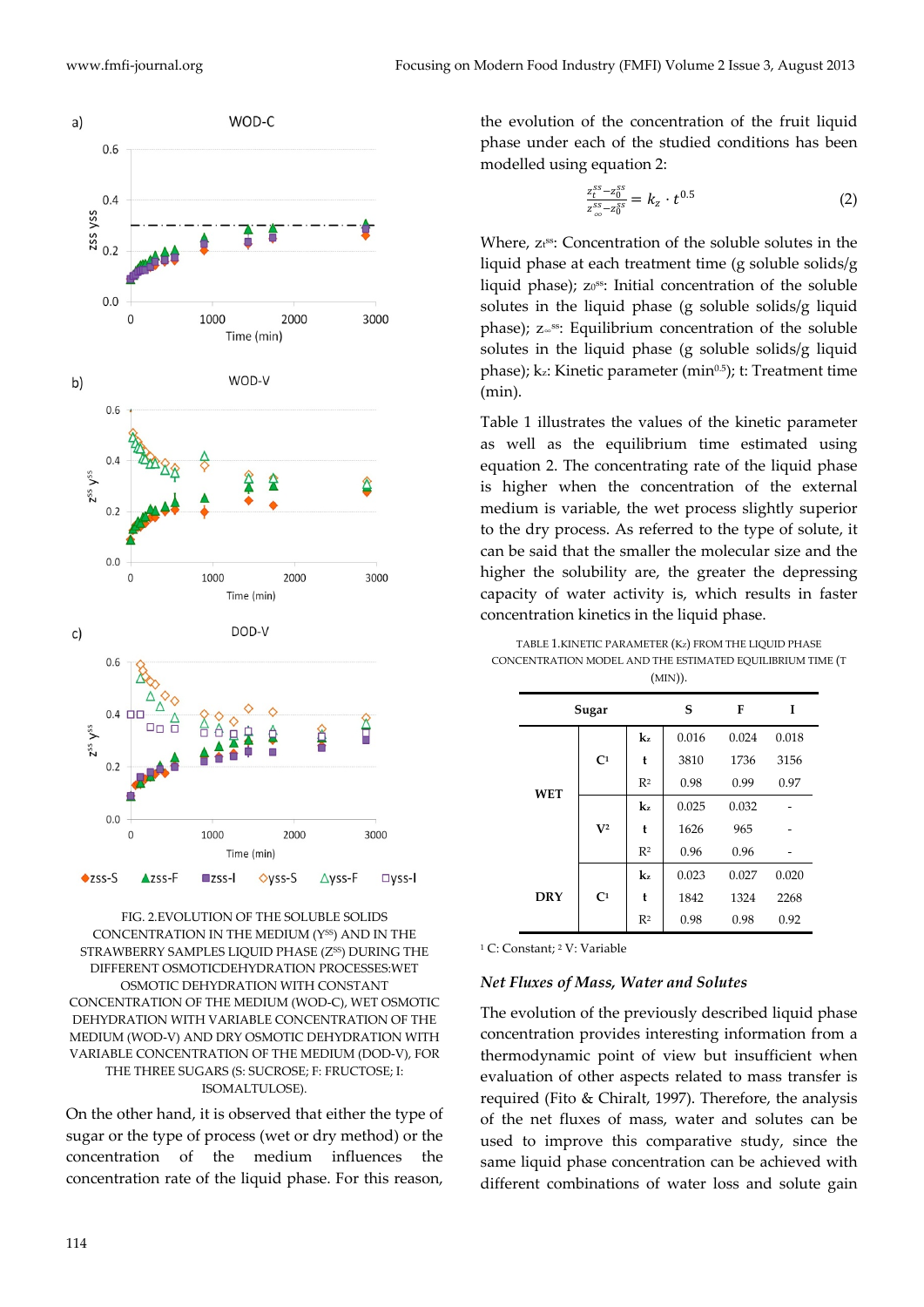with important implications for the process yield and product characteristics (Pani et al., 2008).

Figure 3 shows the corresponding net fluxes of mass, water and solutes for the different studied conditions.

The obtained results indicate that the conditions in the medium (constant or variable concentration, wet or dry process) do not determine the maximum flux values (maximum soluble solids gain and water and total mass loss); the average concentration gradient between the fruit and the medium is the variable that determines the maximum net fluxes of mass, water and solutes. The higher the average concentration gradient is, the higher the water loss and the lower the gain in solutes are. Therefore, in the experiments performed with isomaltulose hardly any differences were seen; probably because the maximum concentration of the solution generated in the dry process is near to the concentration of the solution used in the wet process.





Furthermore, in the experiments carried out with sucrose or fructose, the maximum concentration gradient is achieved in the dry process due to the higher solubility of these sugars, which results in maximum levels of water fluxes.

Additionally, the net fluxes of mass, water and solutes

were also modelled according to equation 3:

$$
\Delta M_t^i = K_j \cdot t^{0.5} \tag{3}
$$

Where, ∆M: Net Flux variation; K: Flux kinetic parameter (min<sup>0.5</sup>); t: Process time (min). Super indexes i and j: (o= mass; w= water; ss= soluble solids).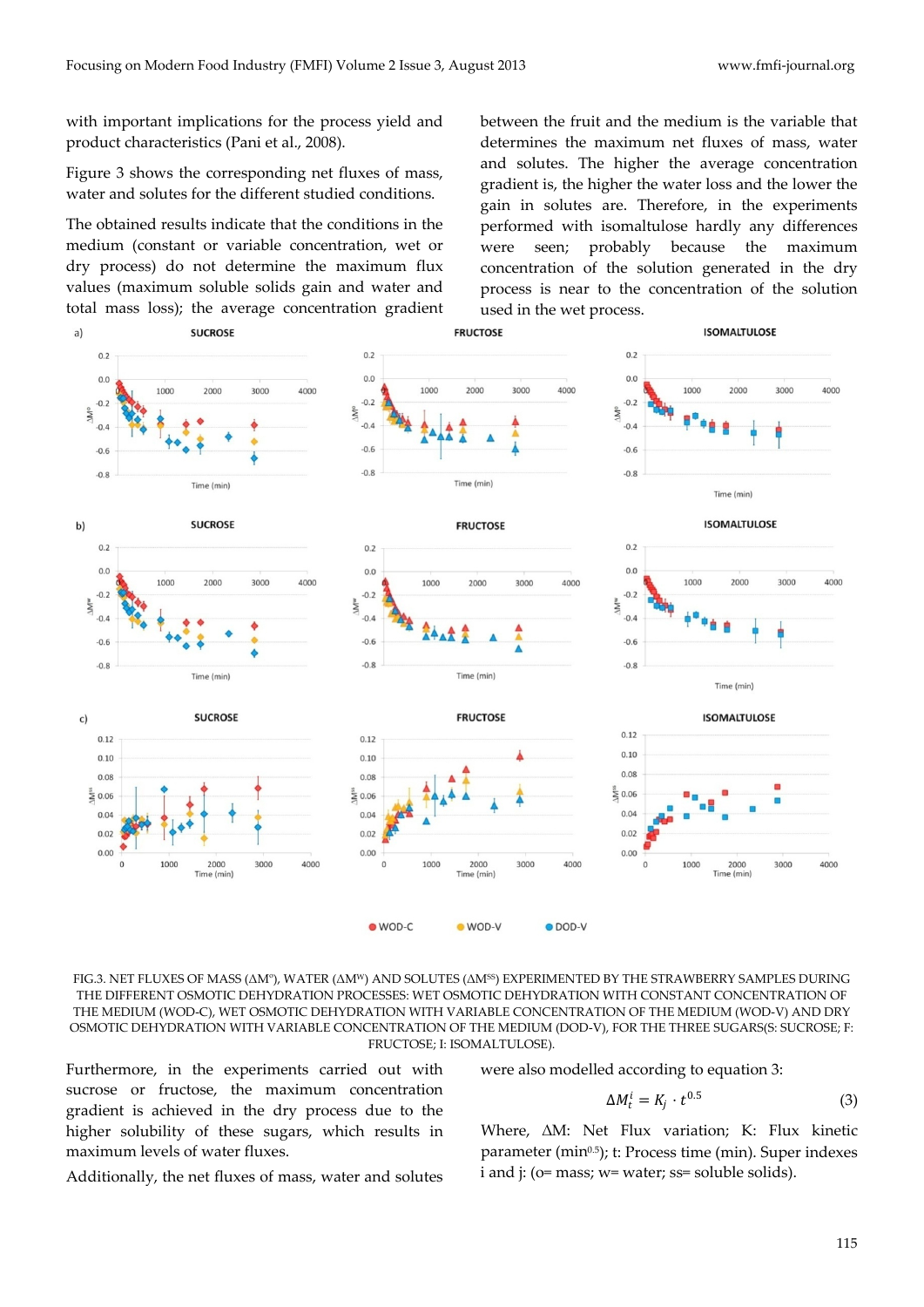**Suga**

Table 2 shows the values of the kinetic constants obtained for the different studied conditions.

TABLE 2. VALUES OF THE KINETIC PARAMETER (KJ) FOR THE PREDICTION OF MASS, WATER AND SOLUBLE SOLIDS FLUXES CONCERNING THE DIFFERENT DEHYDRATION PROCESSES (WOD-C) WET OSMOTIC DEHYDRATION WITH CONSTANT CONCENTRATION OF THE MEDIUM, (WOD-V) WET OSMOTIC DEHYDRATION WITH VARIABLE CONCENTRATION OF THE MEDIUM AND (DOD-V) DRY OSMOTIC DEHYDRATION WITH VARIABLE CONCENTRATION OF THE MEDIUM, FORTHE THREE STUDIED SUGARS (S: SUCROSE; F: FRUCTOSE; I: ISOMALTULOSE).

| ັ<br>r |                 | <b>WOD</b>               | <b>DOD</b>           |                |                |                |
|--------|-----------------|--------------------------|----------------------|----------------|----------------|----------------|
|        |                 | <b>Medium Conditions</b> | Medium<br>Conditions |                |                |                |
|        | <b>CONSTANT</b> |                          | <b>VARIABLE</b>      |                | VARIABLE       |                |
|        | $K^{\circ}$     | R <sup>2</sup>           | $K^{\circ}$          | R <sup>2</sup> | $K^{\circ}$    | R <sup>2</sup> |
| S      | $-0.011$        | 0.97                     | $-0.019$             | 0.97           | $-0.018$       | 0.94           |
| F      | $-0.017$        | 0.99                     | $-0.022$             | 0.80           | $-0.018$       | 0.99           |
| I      | $-0.011$        | 0.98                     |                      |                | $-0.012$       | 0.85           |
|        | K <sup>w</sup>  | $\mathbb{R}^2$           | <b>Kw</b>            | R <sup>2</sup> | K <sup>w</sup> | R <sup>2</sup> |
| S      | $-0.012$        | 0.98                     | $-0.021$             | 0.97           | $-0.020$       | 0.95           |
| F      | $-0.019$        | 0.99                     | $-0.025$             | 0.83           | $-0.020$       | 0.98           |
| I      | $-0.014$        | 0.99                     |                      |                | $-0.015$       | 0.85           |
|        | $K^{ss}$        | $R^2$                    | $K^{ss}$             | $R^2$          | $K^{ss}$       | $R^2$          |
| S      | 0.0017          | 0.87                     | 0.0023               | 0.91           | 0.0019         | 0.71           |
| F      | 0.0021          | 0.99                     | 0.0053               | 0.80           | 0.0020         | 0.98           |
| I      | 0.0015          | 0.92                     |                      |                | 0.0020         | 0.99           |

These kinetic parameters also indicate that mass transfer is quicker under conditions with variable concentration of the medium. Besides, when osmotic dehydration takes place in the wet process, the kinetics are slightly superior, in spite of the fact that in the dry process the average concentration gradient is greater. These results could be related to a greater collapse of the cellular structure at the interphase during the osmotic dry processes (DOD).

It can be observed that the higher capacity for depressing the water activity of fructose could explain the higher values of the kinetic parameters of water loss (Kw), while the solubility and the molecular size of the osmotic agent are the main factors affecting the kinetics of the gain in soluble solutes  $(K^{ss})$ .

# **Conclusions**

Mass transfer kinetics are higher when the concentration of the external medium is variable, slightly higher in the wet processes than the dry ones. The concentration of the medium (constant or variable), and the type of process (wet or dry) do not determine the maximum flux values. The variable that determines the maximum net fluxes of mass, water and solutes is the average concentration gradient between the fruit and the medium. In order to optimize the osmotic dehydration process, not only the aspects related to the transport kinetics of the medium described in this work must be taken into account, but also aspects of the final quality of the products obtained, as well as the advantages and disadvantages of each of the methods, considering handling and the environment.

# ACKNOWLEDGMENT

Authors would like to thank Ministry of Science and Education's General Directorate of Research (AGL2008-01745/ALI) for the financial support given to this investigation.

## **REFERENCES**

- Andrés, A., Rodríguez-Barona, S., Barat, J.M. & Fito, P. (2005). Salted cod manufacturing: influence of salting procedure on process yield and product characteristics. Journal of Food Engineering, Volume 69, Issue 4, 467-471.
- Barat, J. M., Rodríguez-Barona, A., Andrés, A. &Visquert, M. (2004). Mass transfer analysis during the cod desalting process. Food Research International, Volume 37, Issue 3, 203-208.
- Fito, P. &Chiralt, A. (1997).Food Engineering 2000. (1st ed.). New York: Chapman and Hall, (Chapter 13).
- Fito, P. & Pastor, R. (1994). Non-diffusional mechanism occurring during vacuum osmotic dehydration. Journal of Food Engineering, 24(4), 513-519.
- García, E.; Ruiz, J.; Martínez, J.; Camacho, M.M.; Martínez, N. & Chiralt, A. (2002). Jam manufacture with osmodehydrated fruit. Food Research International, 35, 301-306.
- Giraldo, G., Talens, P., Fito, P & Chiralt, A. (2003). Influence of sucrose solution concentration on kinetics and yield during osmotic dehydration of mango. Journal of Food Engineering, Volume 58, (1), 33-43.
- Heredia, A., Peinado, I., Rosa, E. & Andrés, A. (2010).Effect of osmotic pre-treatment and microwave heating on lycopene degradation and isomerization in cherry tomato. Food Chemistry, Volume 123, (1), 92-98.
- Heredia, A., Peinado, I., Barrera, C. & Andrés, A. (2009). Influence of process variables on colour changes, carotenoids retention and cellular tissue alteration of